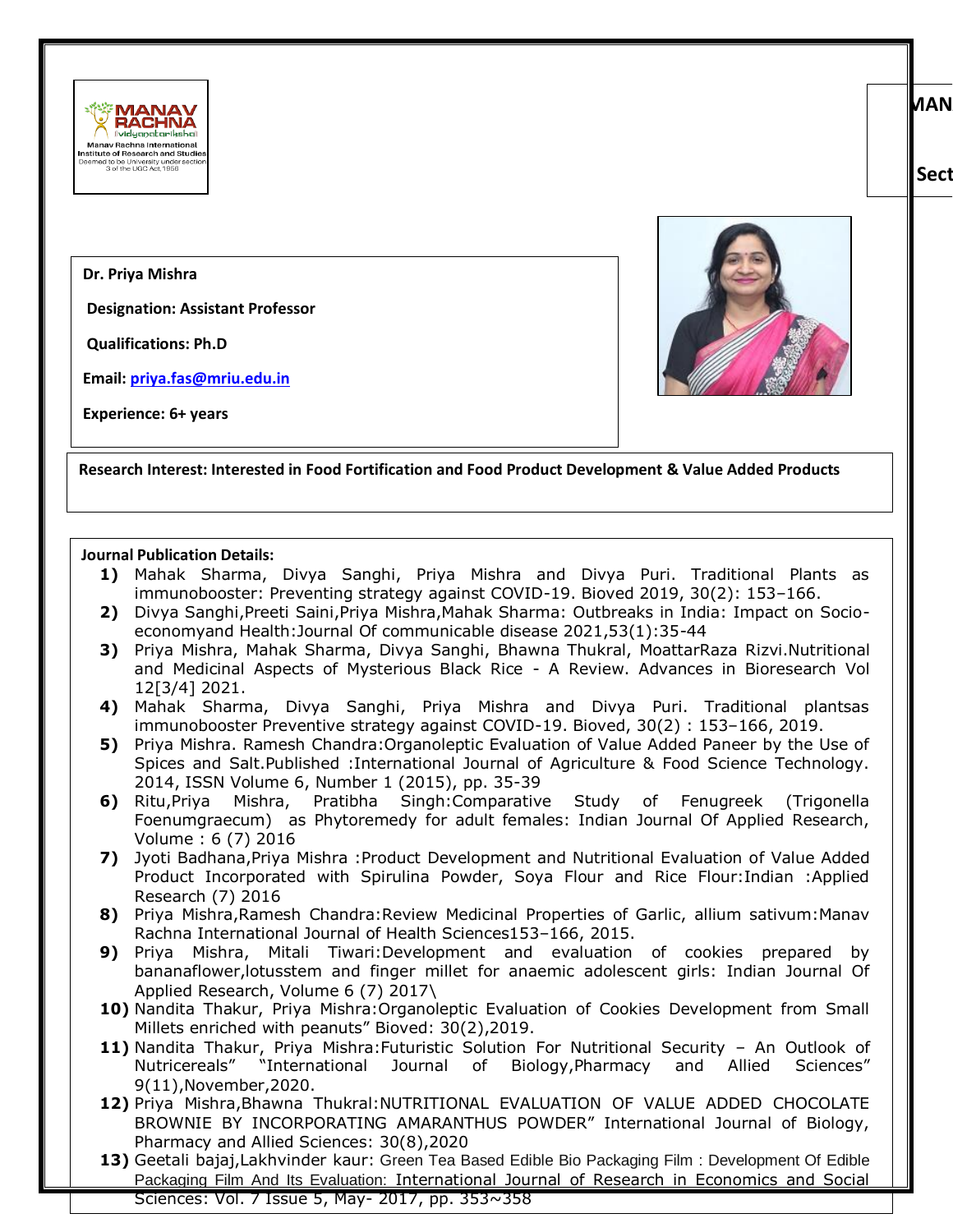- 14) Priya Mishra, Ramesh Chandra: Review Medicinal Properties of Garlic, allium sativum: Manav Rachna International Journal of Health Sciences153–166, 2015.
- **15)** Priya Mishra, Mitali Tiwari:Development and evaluation of cookies prepared by bananaflower,lotusstem and finger millet for anaemic adolescent girls: Indian Journal Of Applied Research, Volume 6 (7) 2017

Other Activities:

1. Active Member of Indian Society of Dietetics

2. All India Radio Talk delivered on "Diabetes"

## **Accepted Research Paper**

1) Priya Mishra, Divya Sanghi, Anamma R. Kumar. Microbial load of Spinach (Spinacia Album) and Bathua leaves (Chinopodium Album) before and after dehydration. Bulletin of Environment, pharmacology and Life Sciences. Volume 10 [2/3] 2021.

Conference Details-

- **1)** 3 Month Course work during graduation as **Rural Awareness work Experience (RAWE)** from January-March 2006
- **2)** Participated as Volunteer for 2 year in **National Service Scheme (NSS)** from 2003 to 2004
- **3)** One Month Training as Dietician Internee in Research & Referral Hospital DhaulaKauna, New Delhi from 18<sup>th</sup> December 2006 to 18<sup>th</sup> January 2007.
- **4)** 45 Training as Quality Controller from **Allahabad Canning Company**, Bamrauli Allahabad, Uttar Pradesh
- **5)** Participated in two day HIV/AIDs awareness workshop, organized by Faculty of Health & Medical Sciences, Funded and sponsored by VIKASHINI center for Women's Development, (AIACHE), New Delhi on 18<sup>th</sup> & 19<sup>th</sup> February 2005.
- **6)** Participated in Diet Counselling during the "**Diabetes Awareness & Screening Camp**" organized by Hayes Memorial Mission Hospital on 25<sup>th</sup> February 2006 at Allahabad.
- **7)** Participated 10th Indian Agriculture Scientists and Farmers Congress organized **Bioved Research Communication**  Center, Allahabad on 16<sup>th</sup>-17<sup>th</sup> February 2008.
- **8)** Participated as delegate in XIII National Seminar on Hospital/ Health Care Management & Medico Legal System on 6<sup>th</sup>& 7<sup>th</sup> May, 2011 at Symbiosis Pune.
- **9)** Participated in Conference "**International Conference on Innovative Approaches for Agriculture Knowledge Management**" Organized by ICAR, New Delhi, on 9-12<sup>th</sup> November 2011.
- **10)** Attended two days national conference on **"BONE HEALTH"** at Mumbai, Sarala Niketan Women Institute, Mumbai on 26<sup>th</sup> & 27<sup>th</sup> August'16
- **11)** Participated Faculty Development Program (FDP) on **"Stress Management"** organized by Manav Rachna Academic Staff College, Faridabad on 3rd September'16.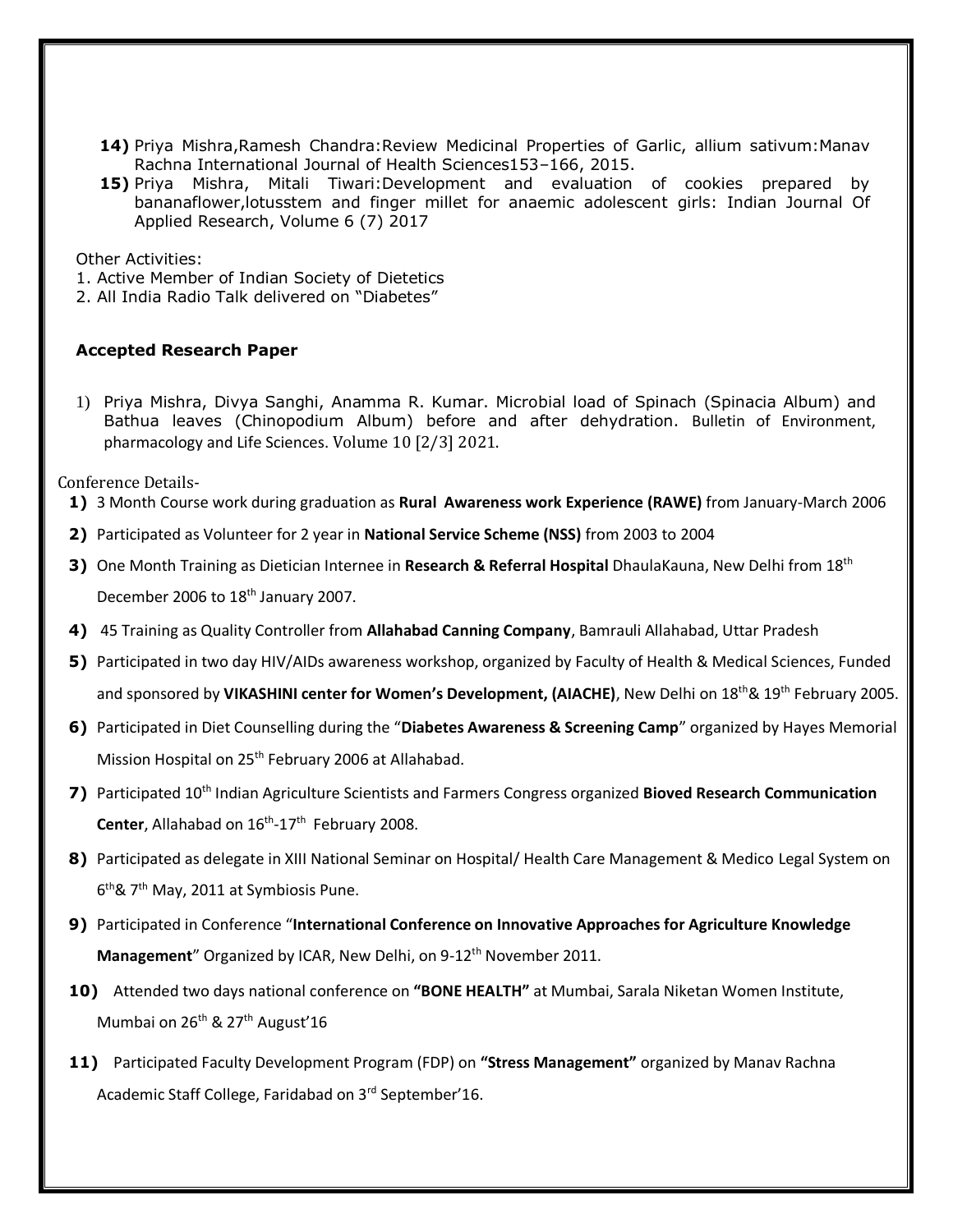## **Research Supervised (PhD): Total 3 PhD Scholars under my supervision:**

- 1) **Ms. Nandita Thakur:** Development And Evaluationof Value Added Product From Multi Millet For Pre- School Children of Anganwadies
- 2) **Ms. Prashasti Atre**: Association of Purchasing Mode Of Food Items With Obesity In Adults.
- 3) **Ms.Sandhya Modi:** Efficiacy of Paneer Doda (Withania Coagulans) And Gurmar (Gymnema Sylvestre) Prediabetic Patients

**Administrative Responsibilities:**

- **1. Internship Coordinator**
- **2. NAAC Criteria 6**
- **3. Mentorship of BSc. FinalYear**